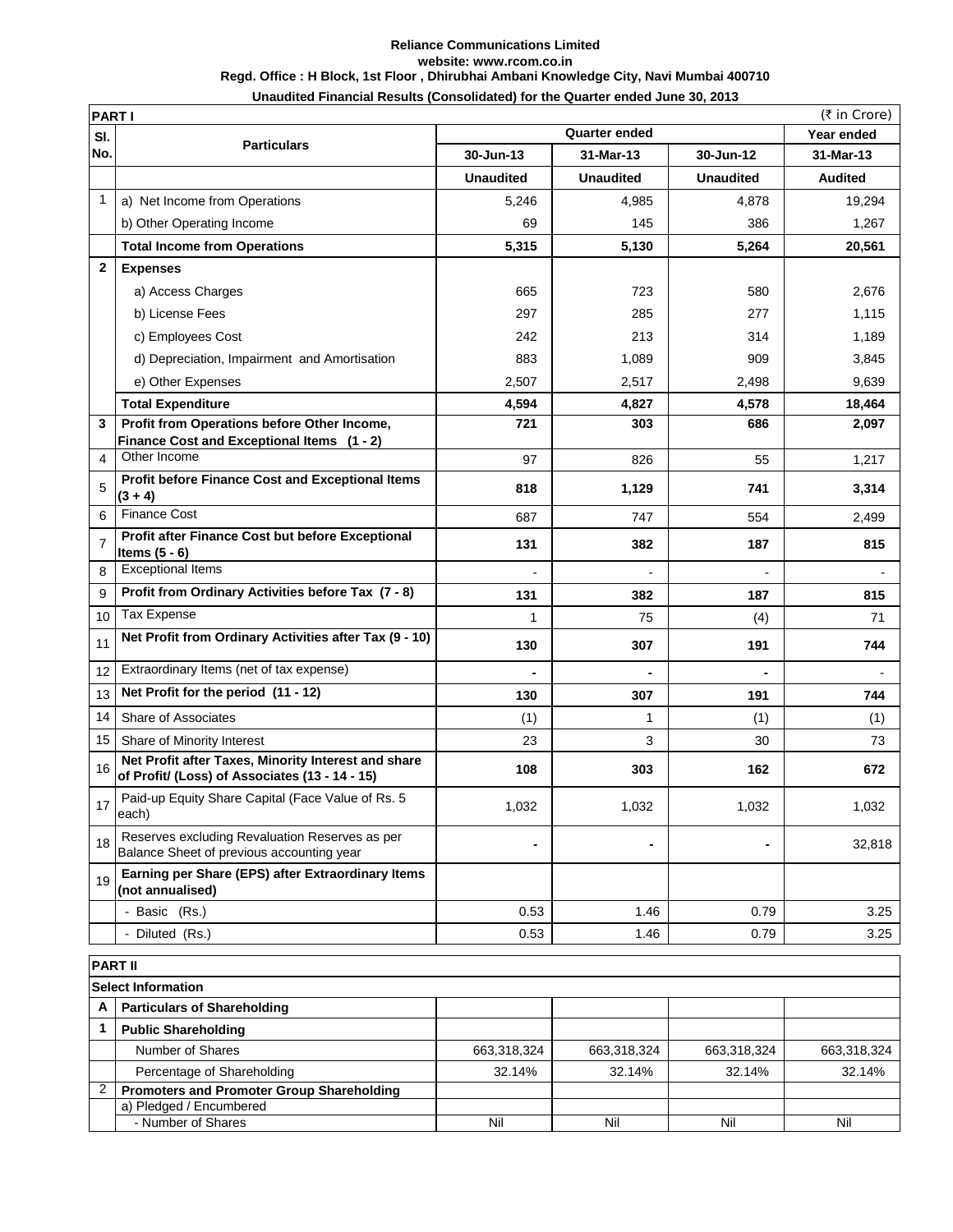|  | <b>Particulars</b>                                                                           | <b>Quarter ended</b> |               |               | Year ended    |
|--|----------------------------------------------------------------------------------------------|----------------------|---------------|---------------|---------------|
|  |                                                                                              | $30 - Jun-13$        | 31-Mar-13     | 30-Jun-12     | 31-Mar-13     |
|  | - Percentage of Shares (as a % of the total<br>shareholding of promoters and Promoter Group) | N.A.                 | N.A.          | N.A.          | N.A.          |
|  | - Percentage of Shares (as a % of the total share<br>capital of the Company)                 | <b>N.A.</b>          | N.A.          | N.A.          | N.A.          |
|  | b) Non-encumbered                                                                            |                      |               |               |               |
|  | - Number of Shares                                                                           | 1,400,708,557        | 1,400,708,557 | 1,400,708,557 | 1,400,708,557 |
|  | - Percentage of Shares (as a % of the total<br>shareholding of promoters and Promoter Group) | 100.00%              | 100.00%       | 100.00%       | 100.00%       |
|  | - Percentage of Shares (as a % of the total share<br>capital of the Company)                 | 67.86%               | 67.86%        | 67.86%        | 67.86%        |

| в | <b>Investor Complaints</b>                     |                         |
|---|------------------------------------------------|-------------------------|
|   | <b>Particulars</b>                             | Quarter ended 30-Jun-13 |
|   | Pending at the beginning of the quarter        | Nil                     |
|   | Received during the quarter                    | 20                      |
|   | Disposed of during the quarter                 | 20                      |
|   | Remaining unresolved at the end of the quarter | Nil                     |

| Segment wise Revenue, Results and Capital Employed |  |  |
|----------------------------------------------------|--|--|
|----------------------------------------------------|--|--|

|              |                                                                  |                      |                  |                  | (₹ in Crore)   |
|--------------|------------------------------------------------------------------|----------------------|------------------|------------------|----------------|
| SI.          | <b>Particulars</b>                                               | <b>Quarter ended</b> |                  |                  | Year ended     |
| No.          |                                                                  | 30-Jun-13            | 31-Mar-13        | 30-Jun-12        | 31-Mar-13      |
|              |                                                                  | <b>Unaudited</b>     | <b>Unaudited</b> | <b>Unaudited</b> | <b>Audited</b> |
| $\mathbf{1}$ | <b>Segment Revenue</b>                                           |                      |                  |                  |                |
|              | a) Wireless                                                      | 4,816                | 4,626            | 4,527            | 18,090         |
|              | b) GEBU                                                          | 2,300                | 2,466            | 2,451            | 9,804          |
|              | c) Others / Unallocated                                          | 198                  | 777              | 243              | 1,462          |
|              | <b>Total</b>                                                     | 7,314                | 7,869            | 7,221            | 29,356         |
|              | Less: Inter segment revenue                                      | (1,902)              | (1, 913)         | (1,902)          | (7, 578)       |
|              | <b>Income from Operations</b>                                    | 5,412                | 5,956            | 5,319            | 21,778         |
| $\mathbf{2}$ | <b>Segment Results</b>                                           |                      |                  |                  |                |
|              | Profit / (Loss) before Tax and Finance Cost from each<br>segment |                      |                  |                  |                |
|              | a) Wireless                                                      | 835                  | 593              | 654              | 2,549          |
|              | b) GEBU                                                          | 195                  | 226              | 340              | 1,117          |
|              | c) Others / Unallocated                                          | (212)                | 310              | (253)            | (352)          |
|              | <b>Total</b>                                                     | 818                  | 1,129            | 741              | 3,314          |
|              | Less: Finance Cost                                               | 687                  | 747              | 554              | 2,499          |
|              | Less: Exceptional Items and Impairment                           |                      |                  |                  |                |
|              | <b>Total Profit before Tax</b>                                   | 131                  | 382              | 187              | 815            |
| $\mathbf{3}$ | <b>Capital Employed</b>                                          |                      |                  |                  |                |
|              | (Segment assets - Segment liabilities)                           |                      |                  |                  |                |
|              | a) Wireless                                                      | 58,250               | 56,659           | 57,699           | 56,659         |
|              | b) GEBU                                                          | 15,413               | 15,313           | 15,858           | 15,313         |
|              | c) Others / Unallocated                                          | 4,251                | 4,150            | 6,687            | 4,150          |
|              | <b>Total</b>                                                     | 77,914               | 76,122           | 80,244           | 76,122         |